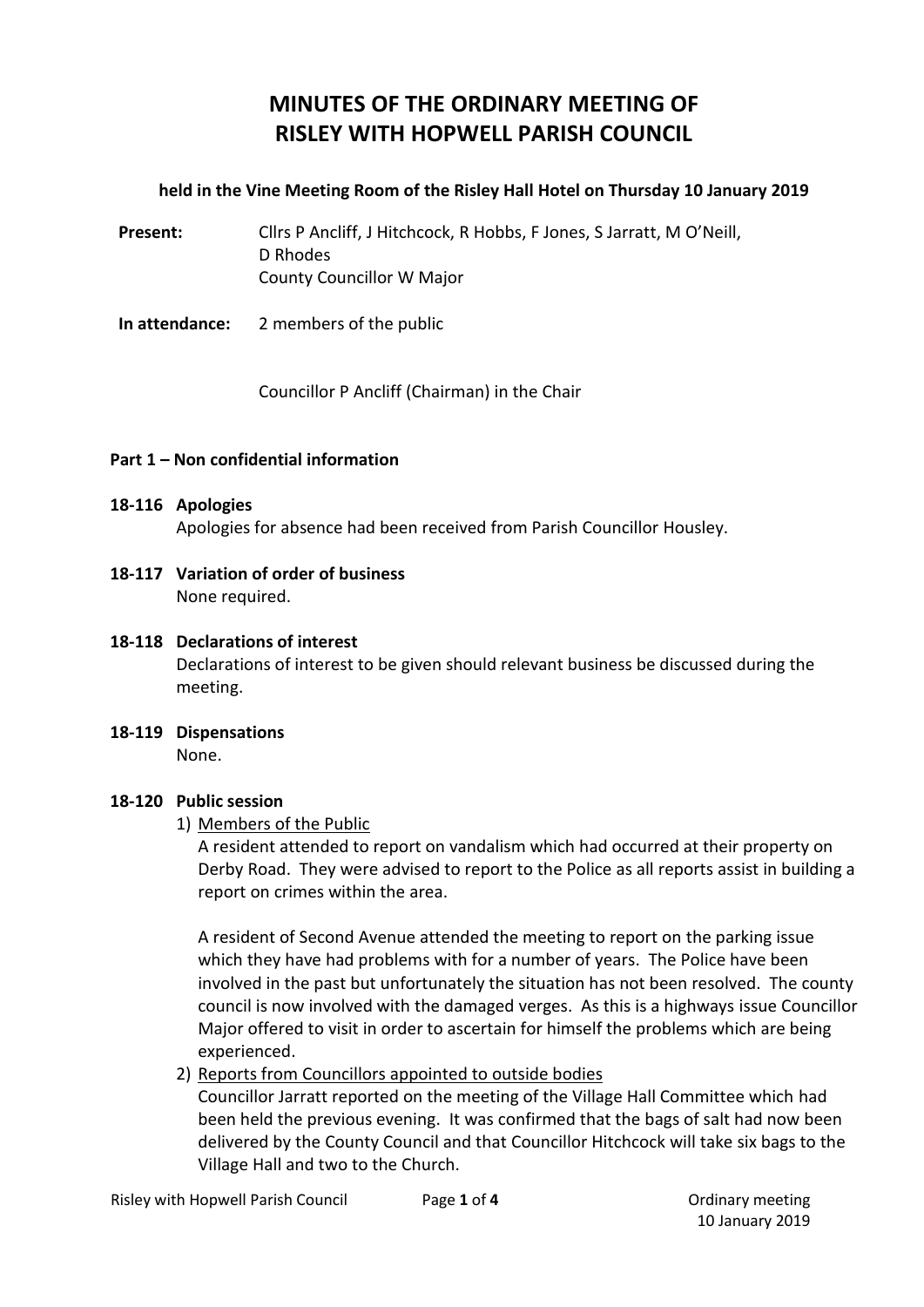- 3) Reports from the Police Liaison Officer, County Council and Borough Council
	- (a) A report had been received by the Clerk from PCSO K Pykett informing the Parish Council of a report of criminal damage to a fence on Derby Road on 3 December. This has been dealt with as a restorative justice. Two dates have been given for future speed watch sessions and these will be relayed to the volunteers and mentioned in the forthcoming newsletter and on the noticeboards.
	- (b) i) County Councillor Major reported on the response to the consultation on library services. Following this consultation, Sandiacre Library will remain open on a Monday afternoon and one early evening. Borrowash will become a community library.
		- ii) The management of the Borough Council's leisure facilities will be undertaken by a private company from 14 January 2019.
		- iii) The bulky waste collection before Christmas was very successful with half a tonne of waste being collected. Next collection has been arranged for Saturday, 16 February and this will be publicised in the next newsletter.

# **18-121 Minutes of the Ordinary Meeting held on 13 December 2018**

The minutes of the ordinary meeting held on 13 December 2018 were proposed as a true record by Councillor Jones, seconded by Councillor Jarratt. These were unanimously agreed and subsequently signed by the Chairman.

# **18-122 Exempt items**

None.

# **18-123 Chairman's announcements/report**

The Chairman put on record her thanks to those volunteers who took down the Christmas tree and lights.

# **18-124 Clerk's report**

The Clerk had nothing to report other than those items on the agenda.

# **18-125 Derbyshire Association of Local Councils**

Circular No. 16/2018 had been circulated prior to the meeting. The Clerk would keep in mind the various training sessions, particularly for new Councillors from May 2019.

# **18-126 Matters for determination**

- a) Provision of defibrillator the Clerk reported on the two quotations she had received. The Parish Council has been successful in applying for a grant from the British Heart Foundation but this was subject to a share of the cost (£600.00) being paid by the Parish Council and that agreement be made on the equipment being housed in an unlocked cabinet. The second quotation was for £1,829.00 plus the cost of a suitable cabinet. Following discussion on the security of the equipment, it was RESOLVED to accept the grant from the BHF and purchase a heated unlocked cabinet. Councillor Major kindly agreed to donate £300.00 towards the cost of the cabinet.
- b) Village Hall signage following discussion on the problems users and visitors were having in locating the Village Hall, it was RESOLVED that the Clerk should request a brown information sign from the County Council.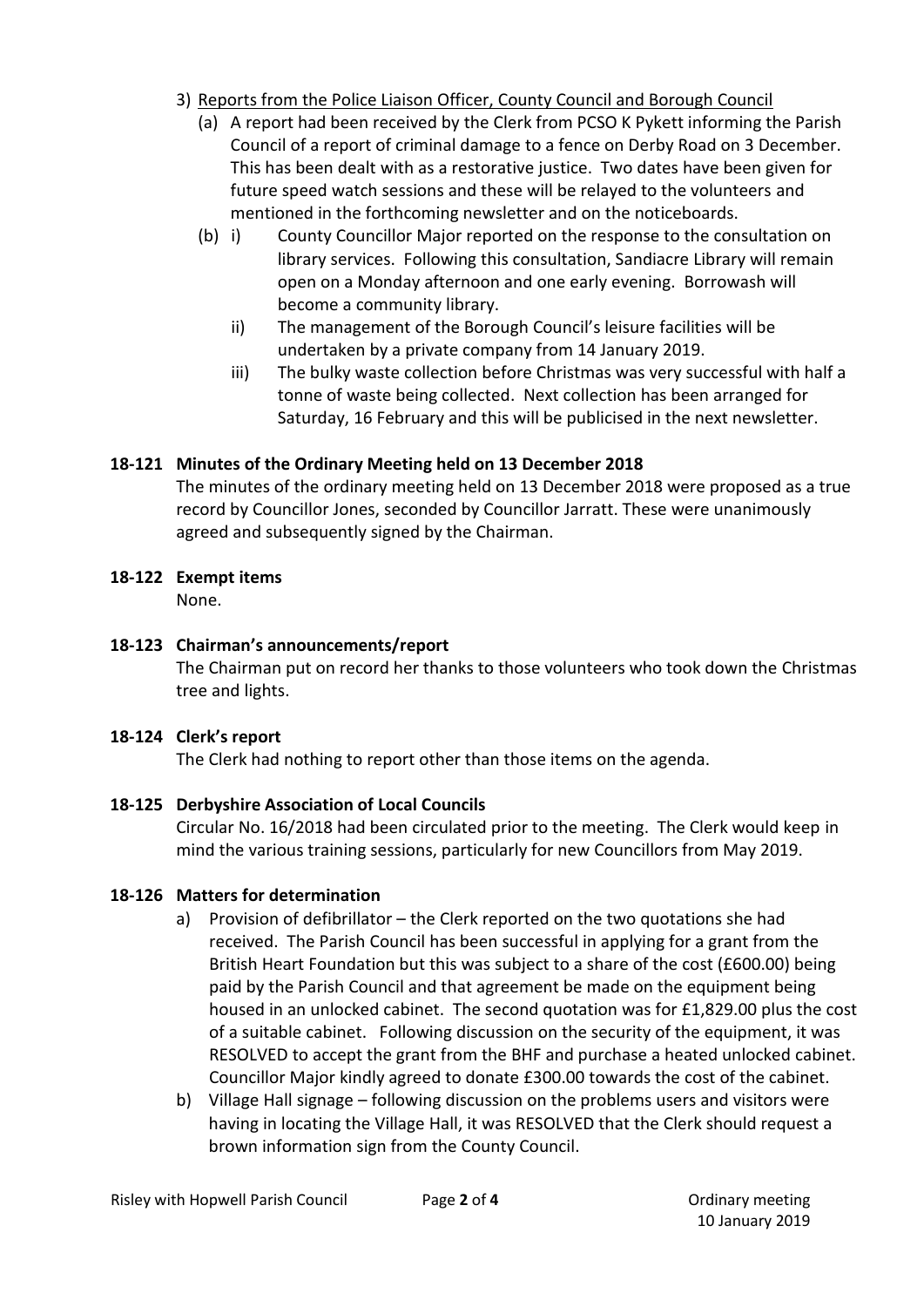c) Carols around the Tree event – a general discussion took place on the low attendance at the event. It was RESOLVED that this be an item on a future agenda and that Councillor Hobbs request dates from the Village Hall for this year should it be agreed to hold an event along the lines of a light switch-on.

### **18-127 Finance**

### **(a) Accounts for payment**

| It was RESOLVED to approve the following payments: |            |                                           |   |  |           |
|----------------------------------------------------|------------|-------------------------------------------|---|--|-----------|
|                                                    | Cheque No. | Payee                                     |   |  | Amount    |
|                                                    | 002218     | <b>Risley Village Hall</b>                |   |  | $£$ 25.00 |
|                                                    |            | (Hire of Hall for Carols around the Tree) |   |  |           |
|                                                    | 002219     | Void - Rural Community Grant application  | f |  | 0.00      |
|                                                    | 002220     | Void                                      | f |  | 0.00      |
|                                                    | 002221     | <b>Shed Grounds Maintenance Ltd</b>       |   |  | £544.32   |
|                                                    |            | (Grounds Maintenance - VAT £90.72)        |   |  |           |
|                                                    | 002222     | Talesh No. 3 Risley Hotel                 |   |  | £ 25.00   |
|                                                    |            | (Room Hire – January)                     |   |  |           |
|                                                    | 002223     | S J Dunkley                               |   |  | £433.34   |
|                                                    |            | (Salary and expenses for December)        |   |  |           |
|                                                    | 002224     | Erewash Borough Council                   |   |  | £109.79   |
|                                                    |            | (Installation of bench - VAT £18.30)      |   |  |           |
|                                                    | 002225     | <b>HMRC</b>                               |   |  | £ 64.40   |
|                                                    |            | (PAYE - December)                         |   |  |           |
|                                                    |            |                                           |   |  |           |

### Receipts

£22.43 Collection from Carols around the Tree £346.08 VAT Reimbursement

#### 2019/20 Forecast and draft budget

The Clerk had distributed the 2018/19 forecast and 2019/20 draft budget to all members before the meeting. In order to balance the concurrent budget, she had made several amendments to the budget heads and moved to precept. She had also assumed that the Parish Council would prefer not to increase the precept element for this year and had therefore produced the draft budget as tabled. It was RESOLVED to approve the draft budget and the draft reserve policy for the forthcoming year.

### **18-128 Playground inspections**

The report for December had been emailed to clerk by Councillor Rhodes with no matters arising.

### **18-129 Planning**

ERE/1218/0024 – Golden Brook Farm, Derby Road, Risley. No objections ERE/1218/0011 – Tree works to Hall Cottage, 109 Derby Road, Risley. Noted

### **18-130 Matters for information**

a) Bulky Waste Collection – 16 February 2019 b) Faulty stile to the nature reserve now removed